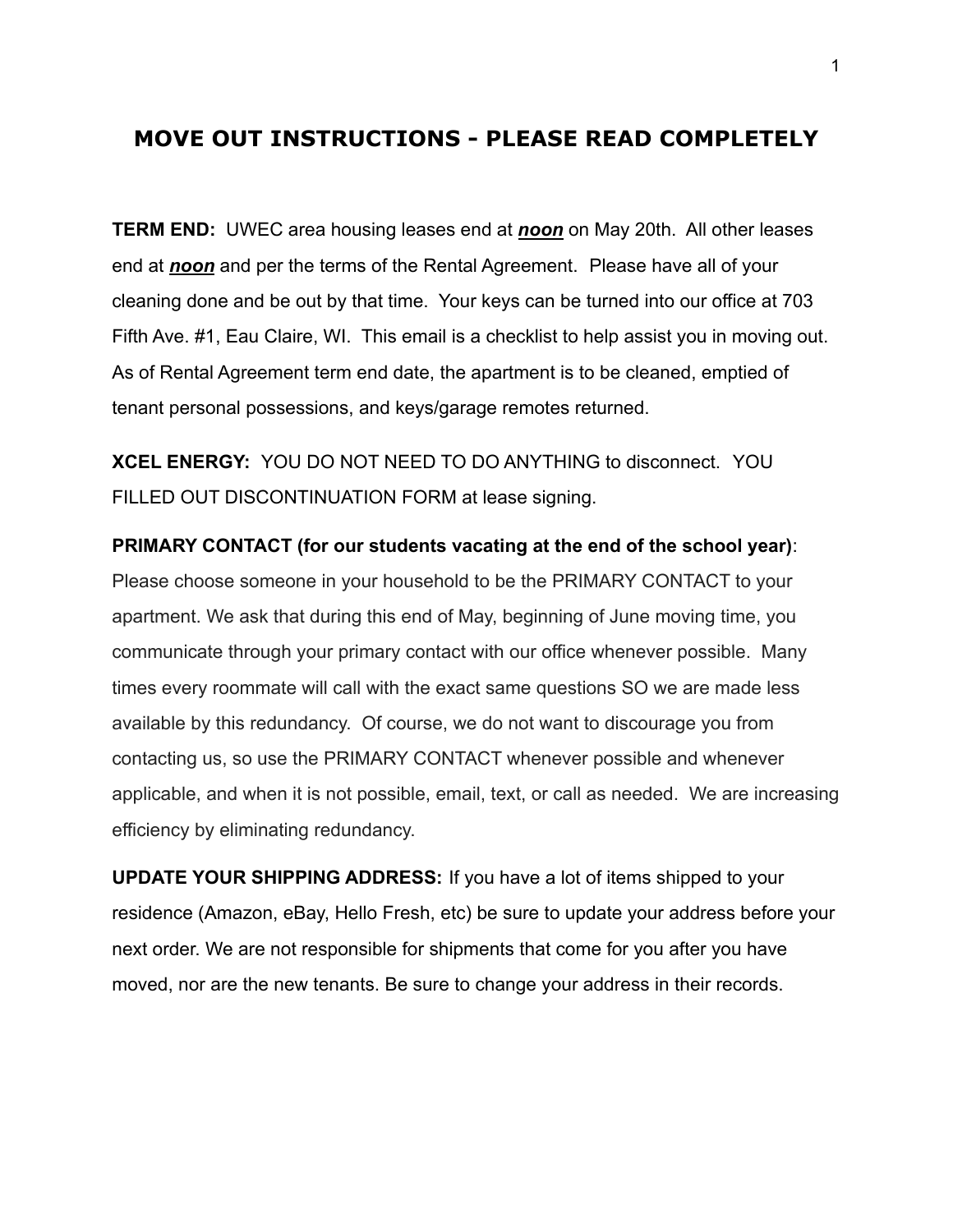**KEYS:** Keys may be returned to the office at 703 Fifth Ave. #1, Eau Claire WI. Please label your keys. Please provide a forwarding address. There is an after hours drop box to the right of the front door for 24/7 service. Do NOT put keys in the US Mail Box. US Mail Box is for US Mail only. Mail Carrier will toss in the trash keys found in US Mail Boxes.

**HOLDOVER:** Your apartment is not the only apartment vacating this day. Holding over causes re-scheduling problems. Upon holdover the rent becomes double the daily rate. Double daily rent is calculated by double monthly rent divided by 30.

**SECURITY DEPOSIT:** Security deposits are returned to the tenants in either a check mailed to the tenants forwarding address or by ePay to the tenants bank account; and which method is used is at the sole discretion of the landlord. If the security deposit return is not 100% of the security deposit paid, an itemization of withholdings will be included. Request copies of receipts in writing and we will email you receipts.

**MOVING FURNITURE:** Use caution not to bang up walls, doors, and wood work. Please help with the next resident's enjoyment of the home by not damaging the premises when moving out your personal possessions.

#### **DONATE:**

1) Hope Gospel Mission Bargain Center, 2511 Moholt Drive, Eau Claire, WI 54703 (715) 839-9498. https://www.pickupmydonation.com/

2) Students ONLY: remember the University has the "PACK IT UP & PASS IT ON" program for bulk items, such as furniture, AVAILABLE ONLY IN MAY, and thru UWEC.

3) General Property Management LLC collects unopened non-perishable food items and gives items to St. Francis food pantry. If you would like to leave unopened non-perishable food items on the kitchen counter, we will collect & deliver to St. Francis.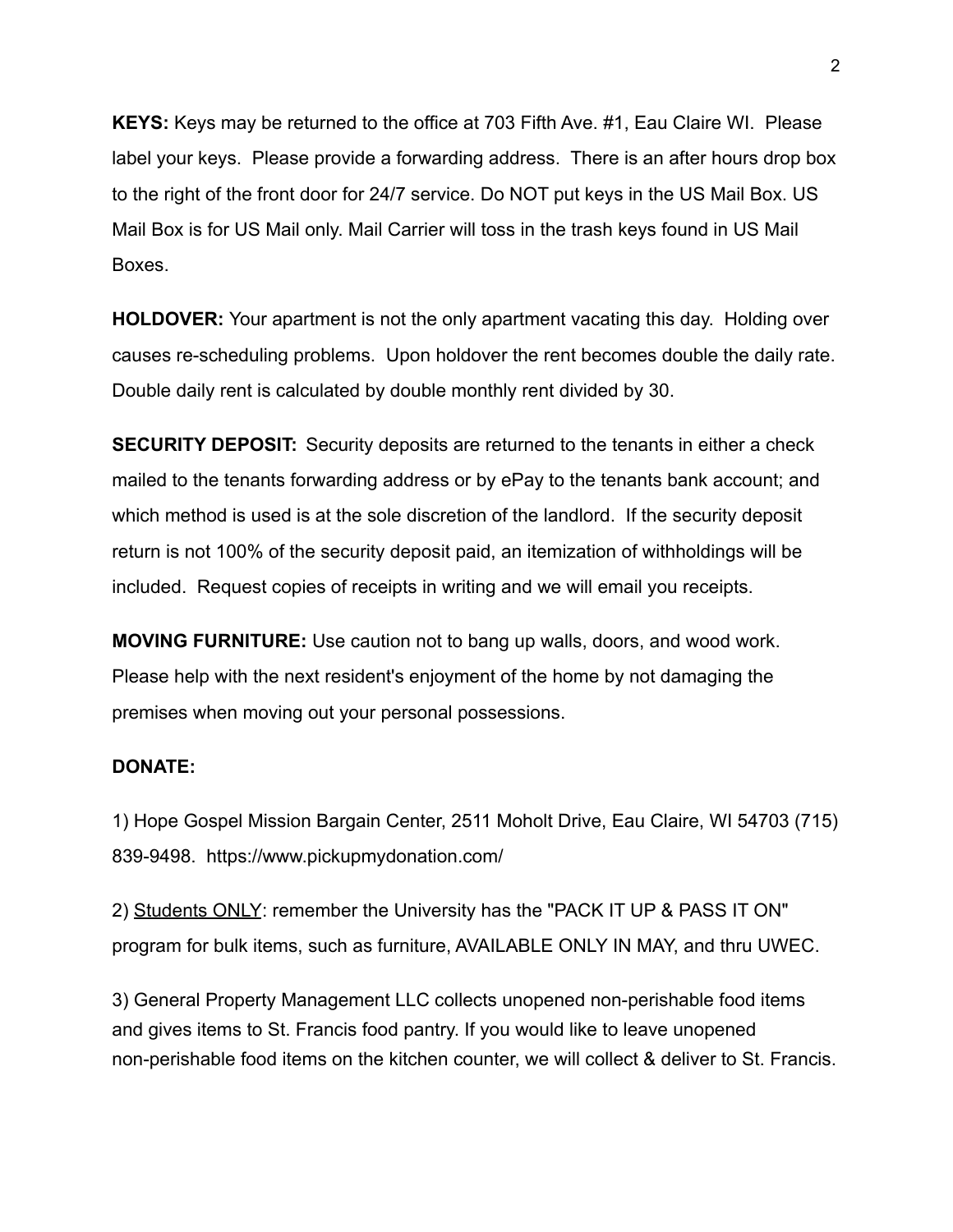#### **CLEANING:**

Tenants are expected to return the apartment cleaned and free of personal possessions. If tenants are planning to leave the apartment uncleaned, please contact us in advance so that we can plan. If tenants plan to leave personal possessions on the premises, please contact us in advance and let us know what you are leaving so that we can plan. Cleaning personnel have been instructed to dispose of everything abandoned by the tenant with the only exception being medication and medical equipment. Costs of cleaning and disposing will be withheld from the security deposit.

Here is a cleaning checklist to assist tenants. This checklist is not all inclusive.

#### **\*\*\*\*\*\*\*\*\*DO NOT ATTEMPT TO PATCH AND PAINT WALLS\*\*\*\*\*\*\*\*\*\***

#### **CLEANING MATERIALS:**

1. Liquid products such as "Fantastic", "409", "The Works", or many others (read the product labels) work well with a plastic scrubber and can be used on porcelain tubs and fiberglass showers.

- 2. DO NOT USE metal scrubbers such as SOS pads on showers, tubs, or toilets.
- 3. "Bar Keepers Friend" and "Comet" work great on stainless steel kitchen sinks.
- 4. Make sure you have a broom, mop, rags, paper towels, and a vacuum.
- 5. Windex works well on windows.

#### **KITCHEN:**

A. Clean refrigerator (and top), shelves, and freezer. Unplug and pull the refrigerator out away from the wall with doors open. Clean the top, underneath, and behind the refrigerator. After cleaning, re-plug the refrigerator and leave it running.

B. Clean cabinets and drawers inside and out, including counter tops and top of cabinets. Exterior faces of cupboards should be wiped down and grease free. Outside and under the sink, and clean baseboards.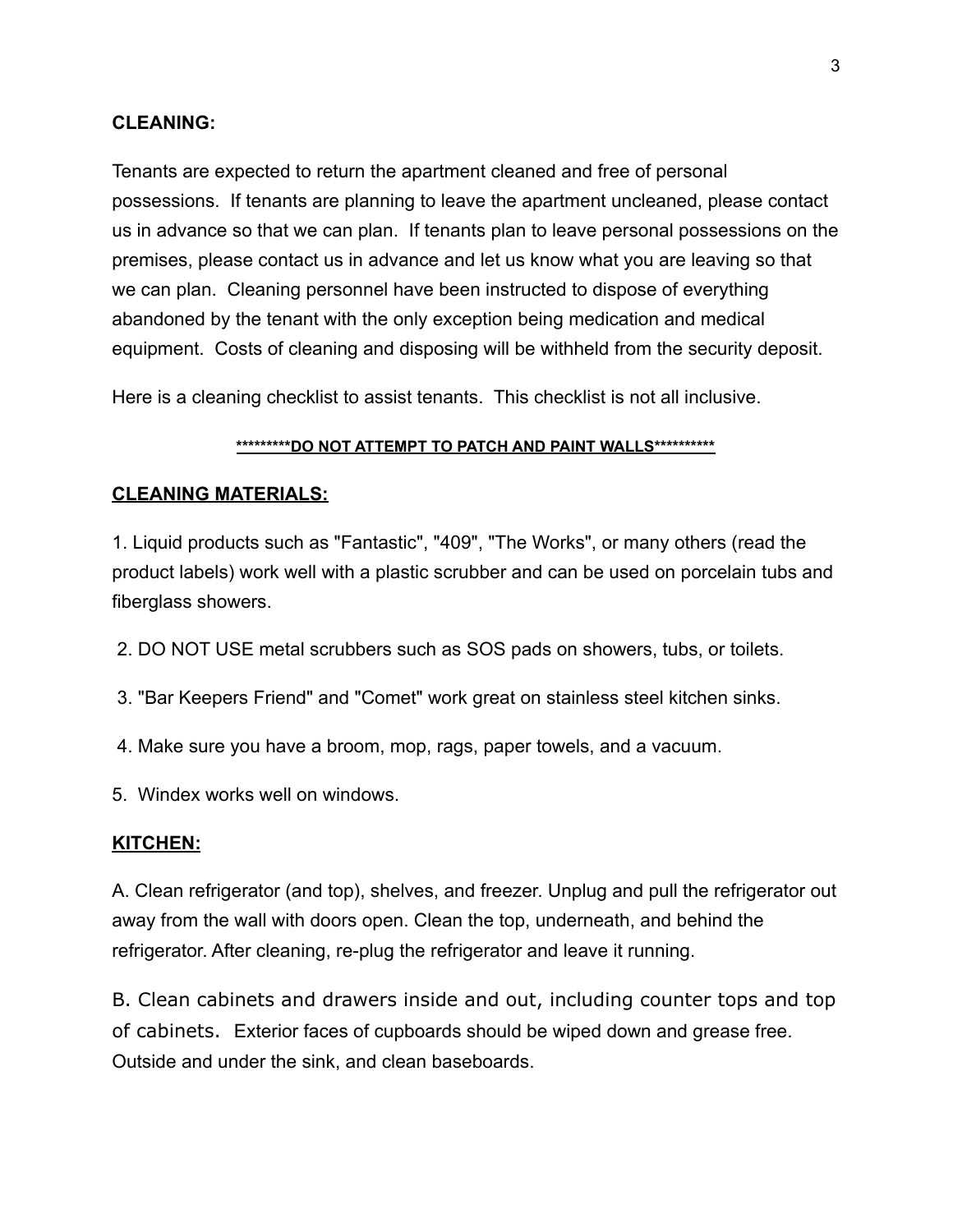C. Scour sinks and remove all stains. Clean strainer baskets. Polish faucet. Disposal should be clean and in working order.

### D. STOVE/OVEN

1. Clean stove top surface including control panel (WITH SOAP AND WATER ONLY). Clean under burners, controls, rings, REPLACE drip pans and clean stove top. Polish glass cooktops.

2. Lift stove top if possible and clean under burners.

3. Clean inside of oven:

a. Self cleaning: use self-cleaning mode (remove racks)

b. Non-self cleaning: Clean with oven cleaner. Clean racks. Wipe out all oven cleaner residues.

4. Clean the inside storage drawer.

5. Clean the entire exterior of the range (DO NOT USE OVEN CLEANER).

6. With appropriate cleaner, wipe down the exhaust fan. Exhaust fan must be clean and grease free. DO NOT wrap burner drip pans or the ovens with aluminum foil.

7. Clean oven--be sure to have all traces of oven cleaner wipe free.

8. Oven cleaner is to be used only inside the oven.

9. Oven cleaner can damage the exterior of the stove. Oven cleaner can chemically burn the flooring. DO NOT use oven cleaner on self-cleaning ovens.

10. USE the self-clean function on self-cleaning ovens ONLY when you are HOME through the entire self-cleaning cycle (many hours). If your oven is sufficiently filled with food debris, these debris will smoke like crazy, set off the smoke alarms, the neighbors will call the fire department, the fire department will respond, and chop down the door, all of which is tenant neglect, and tenant neglect is paid for by the tenant (true story).

11. Sweep and mop the kitchen floor.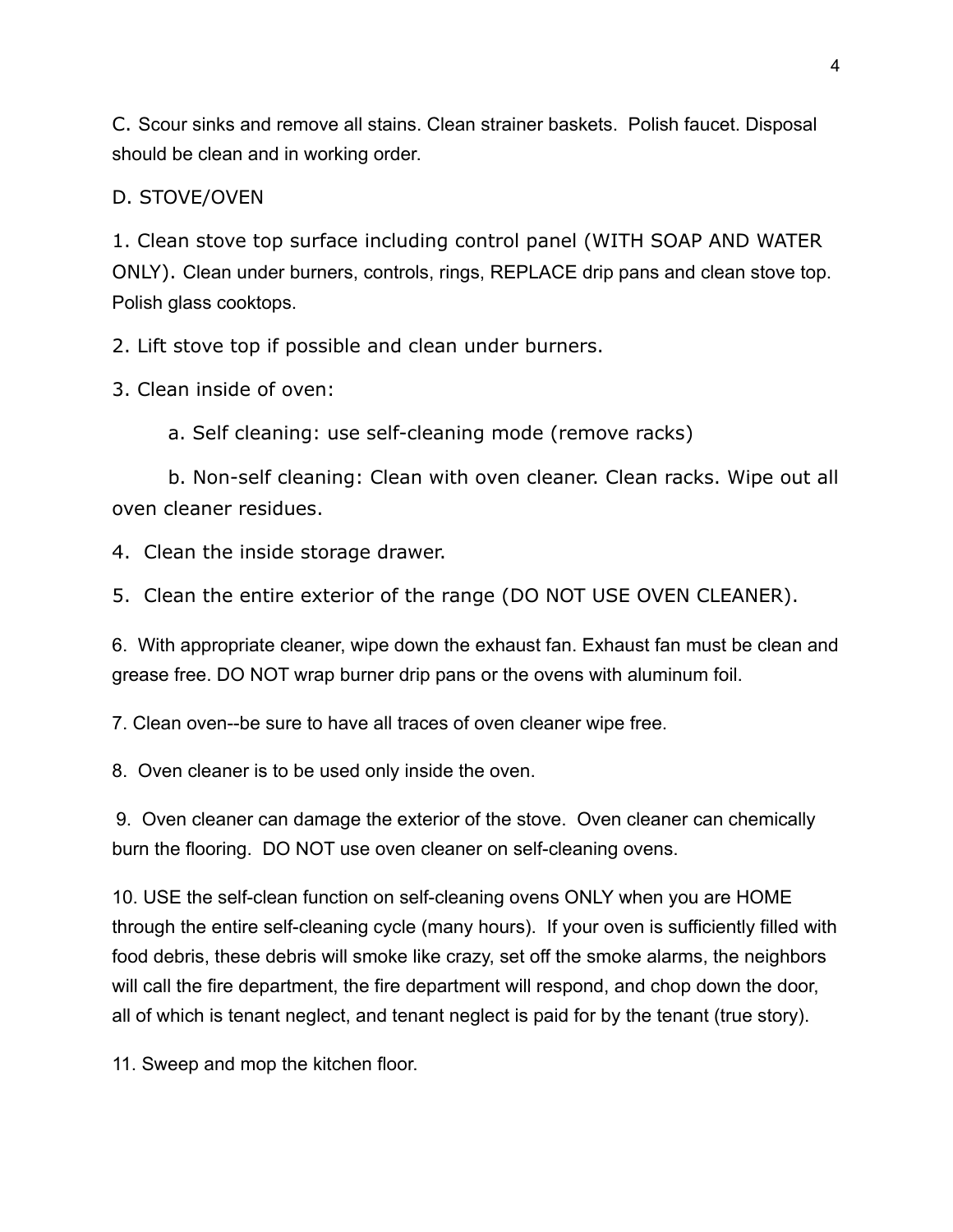12. Dishwasher must be clean and in good working order. Run empty (no dishes) dishwasher through cycle.

### 13. WALLS/CARPETS

A. DO NOT attempt to patch or paint any walls as you will be charged for any attempted repairs.

B. Dust down cobwebs on walls and trim. Wipe down all the woodwork.

C. Clean switch and outlet cover plates.

D. Dust heat and cold air grills.

E. Carpets will be commercially cleaned by the landlord. Vacuum carpeting, sweep, and mop all hard flooring.

## 14. WINDOWS AND BLINDS

A. Clean sills and tracks on windows.

B. Blinds: Wipe with a damp rag and remove cobwebs.

#### 15. BATHROOMS

A. Clean tub / shower stall and sink including faucets (No abrasive cleaners such as Comet or SOS pads).

B. Clean vanity and drawers including mirror and medicine cabinet.

C. Thoroughly clean the toilet inside and out.

## 16. LAUNDRY/UTILITY ROOM

A. Make certain you remove your clothes from laundry machines.

B. Clean washer and dryer inside and out (IF LANDLORD SUPPLIED).

C. Remove all laundry products, empty containers, lint and used dryer sheets.

17. GARAGE - Sweep clean and put Floor Dry on any oil or grease spot in the garage and on the driveway.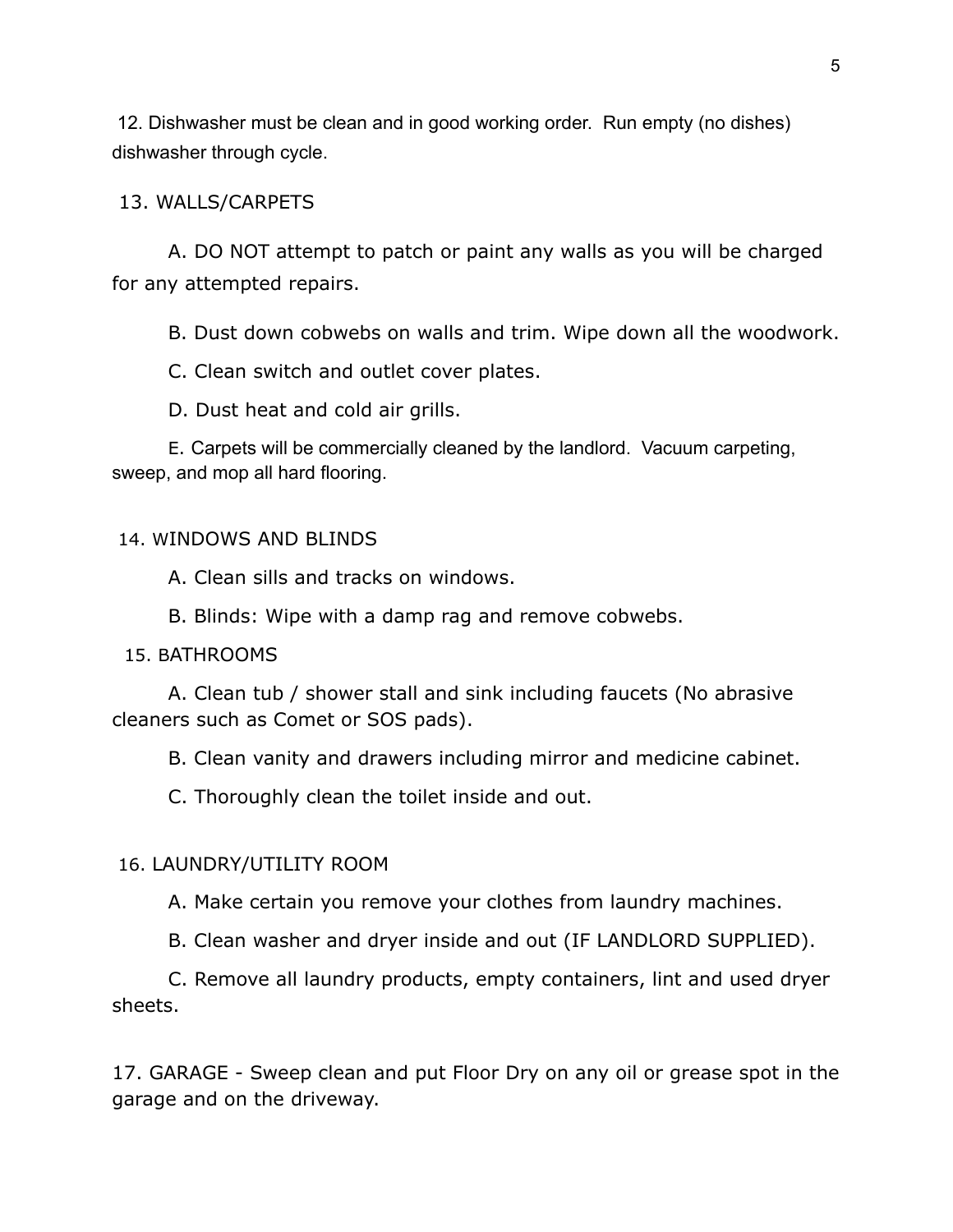## 18. MISCELLANEOUS

A. Make certain all personal property is removed from the premises.

B. Dust ceiling fan blades and light fixtures.

C. A working light bulb must be in every socket, including refrigerator and range and change the furnace filter.

D. Remove ALL personal property.

E. Clean out and sweep the basement/storage area.

F. Return all apartment keys, mail box keys and garage door openers.

### **LAUNDRY/UTILITY ROOM:**

1. Remove clothes from laundry machines, remove dryer lint, remove all laundry products.

2. Closets vacuumed and top shelf dusted.

## **BATHROOM (use no abrasive cleaners such as Comet and SOS pads):**

1. Toilet bowl must be scoured and cleaned with disinfectant. The outside of the bowl, including the seat, rim, tank, and the base must be clean and disinfected. Old toothbrushes work well along the bolts and base of the toilet fixture.

2. Bathtub must be scoured to remove any rings. Sides of the tub enclosure must be clean and free of any soap build-up. (Spray foam bathroom cleaner works well here.)

3. Sink must be scoured and faucet polished. Wipe down the countertop surrounding sink and wash mirror.

4. All cabinets and drawers must be dusted and wiped clean. The exterior of cabinets should also be dusted and cleaned.

5. Sweep and mop the floor.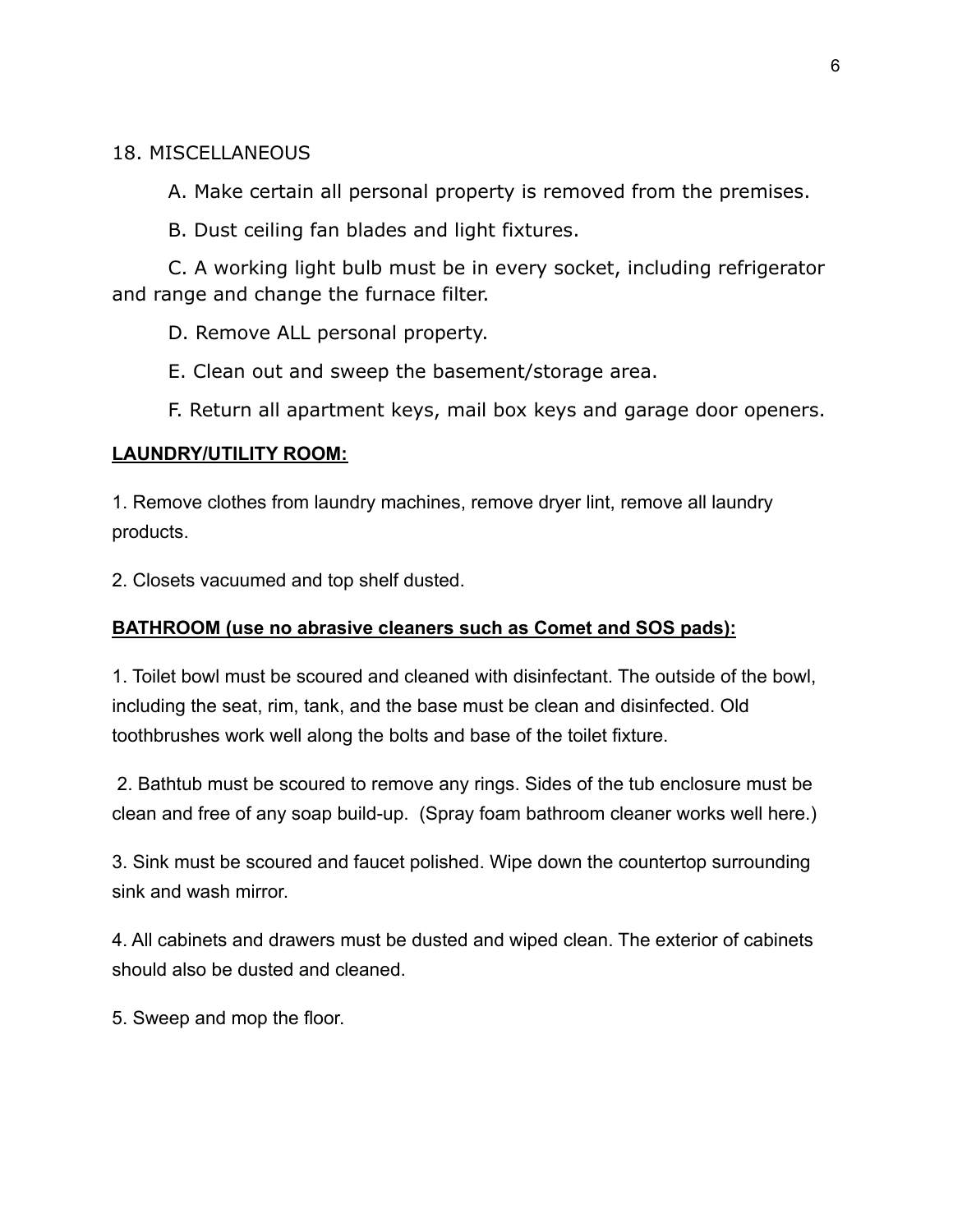## **STORAGE AREAS, PATIOS, CARPORTS, GARAGES, misc.:**

1. Patios/decks/balconies must be clean and swept. Clean ceiling fan blades. Return keys, remote controls. Change the furnace filter.

2. Storage areas must be empty and swept, garages swept clean and floor dry put on any oil/grease stains on the floor and driveway.

## **WHAT IS ORDINARY WEAR AND TEAR?**

Typical definition of ordinary wear and tear is "That deterioration which occurs based upon the use of which the rental unit is intended and without negligence, carelessness, accident, or misuse, or abuse of the premises or contents by the tenant or members of his household, or their invitees or guests."

In other words, ordinary wear and tear is the natural and gradual deterioration of the apartment over time, which results from a tenant's *normal* use of the apartment. For example, the carpeting in an apartment, or even the paint on the walls, wears out in the normal course of living. Carpets become threadbare, and paint peels and cracks. Even the most responsible tenant can't prevent the aging process.

## **WHAT'S NOT ORDINARY WEAR AND TEAR?**

Tenants pay for damages if the tenant accelerated the aging process or didn't use the apartment in a normal way. A carpet worn from people walking on it is something you have to expect. But a tenant who cuts a hole in the carpet or spills paint on it may be held responsible for the damage.

How can you tell what is and isn't ordinary wear and tear? There are three basic types of damages caused by a tenant that aren't considered ordinary wear and tear. They are:

**1. Negligence**. If a tenant does something carelessly that the tenant should have known would cause damage, or if the tenant failed to do something that the tenant reasonably should have done to prevent damage, that's negligence. In short, did the tenant act prudently to preserve the property?

- *Failure to warn.* Another form of negligence is where the tenant fails to take steps that could prevent damage to the apartment. Even the reasonable wear and tear exception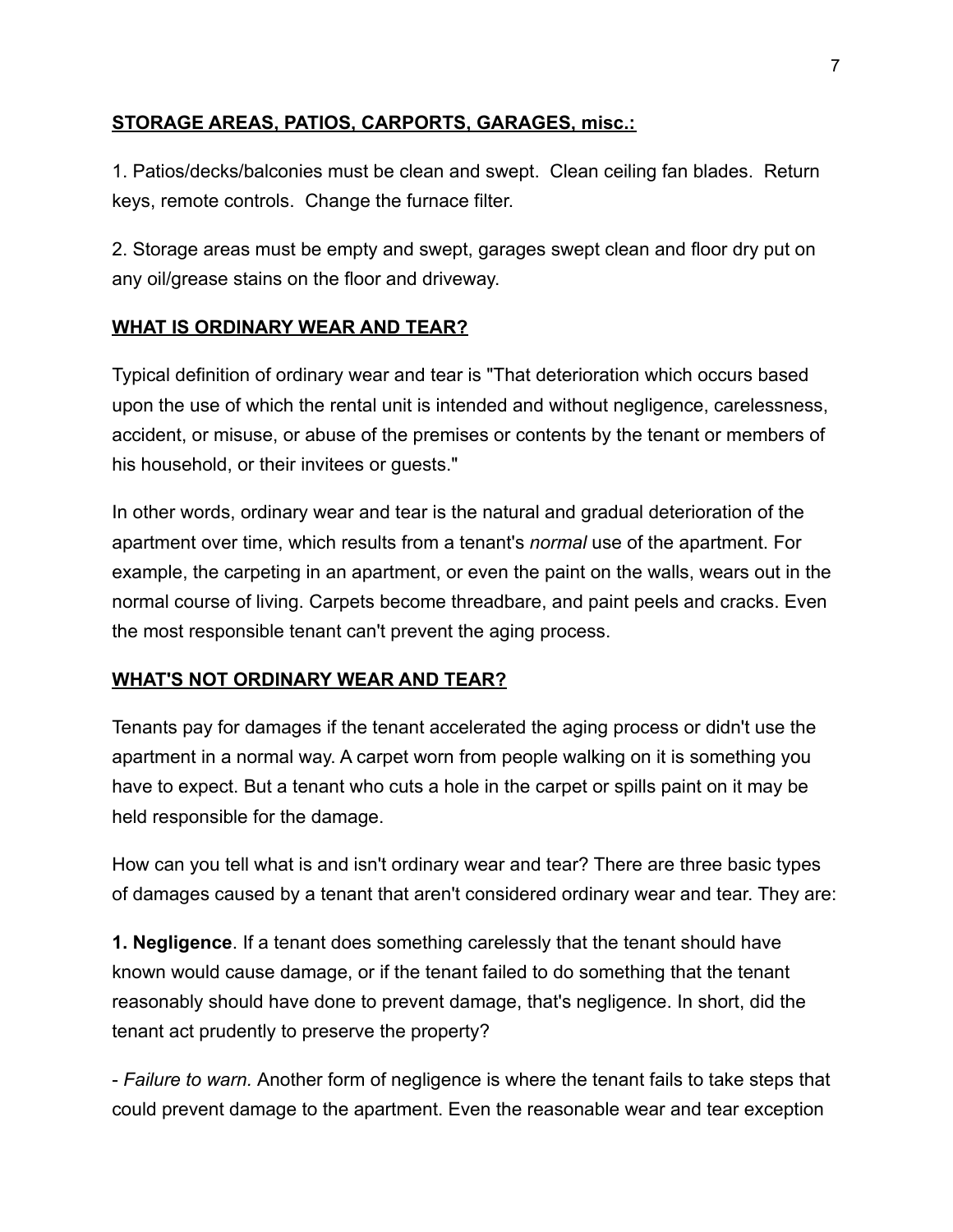shouldn't insulate a tenant from responsibility if the tenant fails to let the management know when something goes wrong in the apartment that might later result in worse damage.

**2. Abuse/misuse**. If the tenant knowingly or deliberately mistreats the property, or uses it for the wrong purposes, the damage the tenant causes isn't ordinary wear and tear it's abuse or misuse.

For example, did the tenant slide furniture over an unprotected floor, causing gouges? Or did the tenant discolor the bathtub by using it to dye fabrics? Was the tenant an artist who failed to cover the floor as the tenant painted, leaving permanent stains on the carpet? Did the tenant paint the walls of the apartment black? Did the carpet get mutilated in an area around a wet bar from beer spills? Are there rust and mildew stains from tenants' plant containers? Are there carpet burns caused by cigarettes?

**3. Accident**. Sometimes damage occurs by mistake. The tenant party guest drops a drink on the new carpet, staining it. The tenant drops a heavy planter and cracks the tile floor. Or the tenant's dropping and breaking the light fixture while cleaning. Or the tenant accidentally leaves the bathtub faucet on, flooding part of the apartment and staining wood floors and carpeting. Even though the tenant didn't purposely damage the premises, the management will be able to withhold the cost of repair from the security deposit.

| <b>WEAR &amp; TEAR</b>                                  | <b>DAMAGES</b>                                            |
|---------------------------------------------------------|-----------------------------------------------------------|
| -Peeling or cracked paint                               | -Drawings on the walls(e.g., murals)                      |
| -Worn enamel in old bathtub                             | -Chipped and broken enamel in bathtub                     |
| -Cracked linoleum in place<br>where appliances had been | -Broken window caused by resident slamming<br>window shut |

# *EXAMPLES OF WEAR AND TEAR AND DAMAGES*